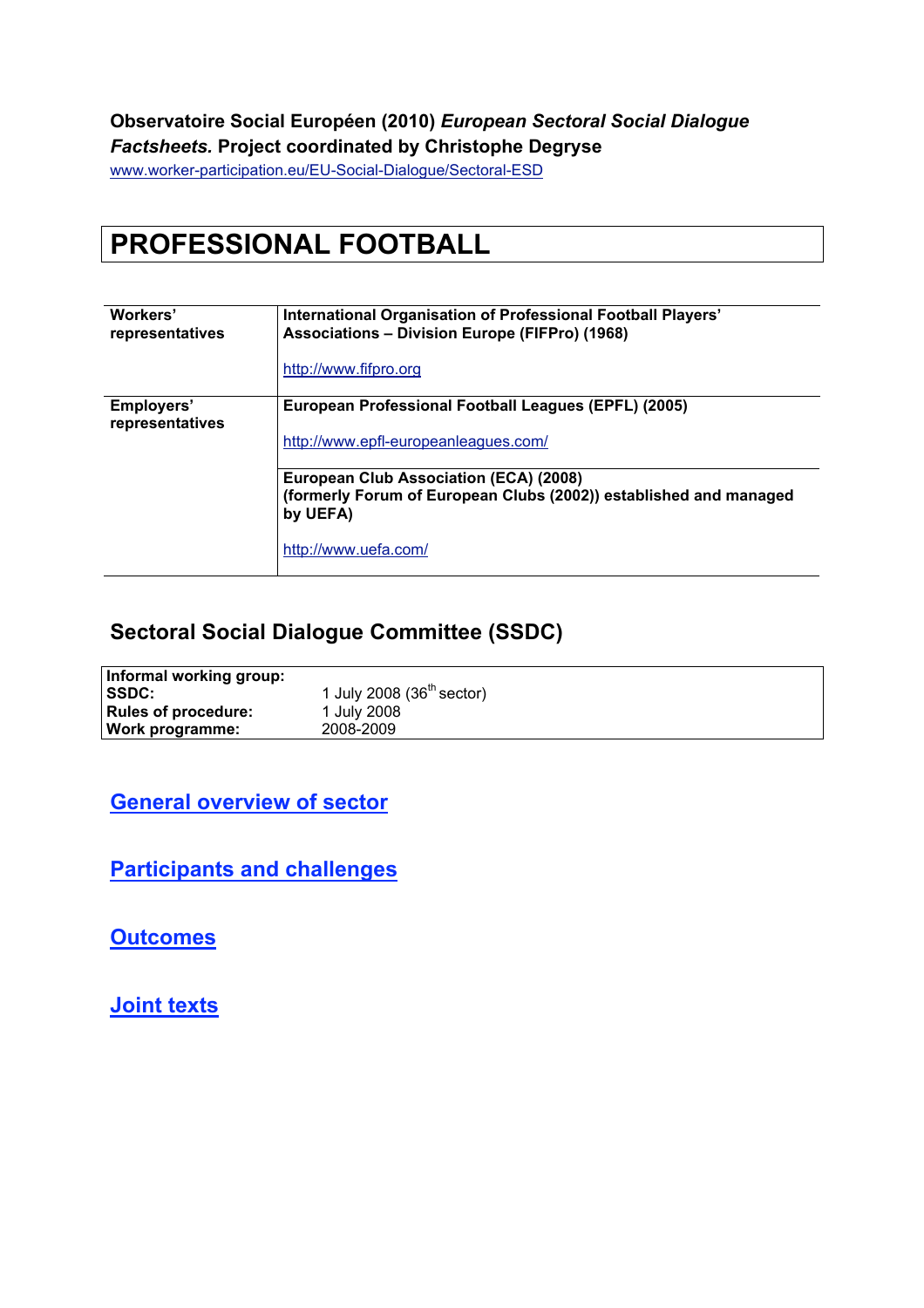## **GENERAL OVERVIEW OF SECTOR**

**Many aspects of sporting activity, and more specifically of football, are covered by Community law: competition rules, freedom of movement, subsidies, broadcasting of TV images, etc. In 1995 the Bosman affair marked a major turning-point in the relationship between "employers" (clubs) and "workers" (players) in this sector.**

European Union policy developments have affected the world of sport indirectly for many years: free movement for persons (and hence sportsmen/women), recognition of the qualifications of trainers, coaches and technical staff, broadcasting of televised images of sports events, safety in football stadiums, etc. What is more, sport has become big business, many aspects of which are covered by Community law (competition rules, subsidies, etc.). In the past few decades this sector, and more specifically football, has enjoyed growing popularity both as a physical activity and as a spectator sport; it has become increasingly international with the proliferation of international competitions; and its economic dimension has seen unprecedented growth, especially owing to the phenomenal increase in television rights. According to the European Commission, the "European football market" was estimated to be worth €13.6 billion in 2007.

A study by the audit company Deloitte describes football as a growth-generating sport: the total turnover of the top 20 clubs in the world – all of them European – rose by 6% between 2007 and 2008 to €3.9 billion ("Football Money League 2009", Deloitte). Thus, during the 2007/2008 season, *Real Madrid* generated income of €365.8 million (+21%), *Manchester United* €324.8 million (+21%) and *FC Barcelona* €308.8 million (+6%). European football seems well placed to withstand the economic crisis. Fans are not staying away from stadiums, and television rights have been secured in the large countries (United Kingdom, Germany, France and Spain). On the "workers'" (players') side, FIFPro represents more than 28,000 players in the European Union. Footballers are some of the most mobile professionals in Europe.

15 December 1995 was a key date in Europe. That was when the European Court of Justice delivered its ruling in the **Bosman affair**, named after a Belgian former professional footballer who brought a case against the transfer rules and limitations on foreign players established by UEFA (the Union of European Football Associations) and FIFA (the International Federation of Football Associations). Bosman contended that these rules, whereby a club could demand a fee when a player transferred to another club, restricted his freedom to choose his place of work and were therefore incompatible with the rules on competition and free movement for workers. The Court held in its ruling that the rules on footballers' transfer fees and the limitation on the number of Community players in matches between clubs (the nationality clause) infringed the Treaty of Rome, in that they were an obstacle to freedom of movement for workers. This ruling does not apply to transfer fees in the case of a player transferring from one club to another within the Member State of which he is a national, nor in relations between European and non-European clubs.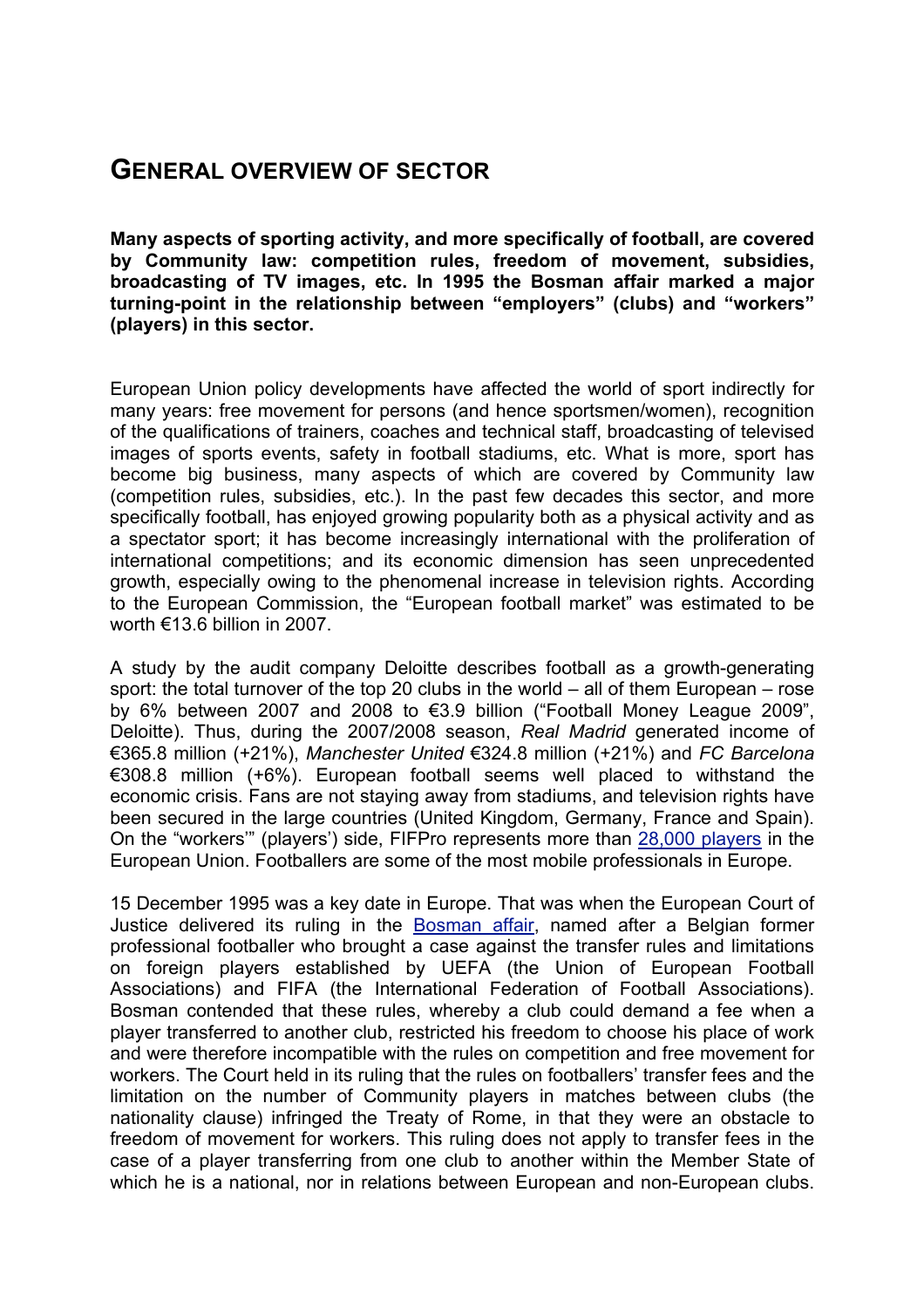Pursuant to this ruling, no transfer fee may be demanded for a professional athlete who wishes to move from one country to another within the Union after the expiry of his/her contract. Through its ruling, the Court of Justice obliges clubs to grant their players the status of employees: when their contract expires, they may join any European club they wish without their former employer being entitled to demand a fee from the new club. This new situation, which benefits players, is causing clubs to scale back their investment in youth training schemes and has widened the gap between wealthy clubs and those that are less well-off. On the tenth anniversary of the Bosman ruling, most observers deemed its effects to have been "disastrous" (Europe Daily Bulletin, Agence Europe No. 9105, 10 January 2006).

Following on from the Court's ruling, the Commission forwarded to the European Council a report on "safeguarding current sports structures and maintaining the social function of sport within the Community framework" (COM(99) 0644 final, 10 December 1999). The report highlights several negative developments: the overloading of sporting calendars under the pressure of sponsors (which may be one of the causes of the expansion of doping); the increase in the number of lucrative sporting events, to the detriment of sporting principles and the social function of sport; the hazardous future facing young people who are being led into top-level competitive sport at an increasingly early age, often with no other vocational training, with the resulting risks for their physical and mental health and their subsequent switch to other employment; and, finally, the increase in the number of conflicts and court proceedings, a sign of growing tension: certain clubs contest the collective sale of television rights, there are differences in fiscal legislation, and hence in the taxation of professional sportsmen and women or of sporting clubs, complaints also concern the monopoly of federations on the organisation of sporting competitions, the ownership of several clubs by one person, etc.

In July 2007 the Commission adopted a White Paper on sport (COM2007 391 final of 11 July 2007), the first ever major Community policy initiative on sport, which calls *inter alia* for the inauguration of social dialogue in this whole sector. Football was the first sport to respond favourably.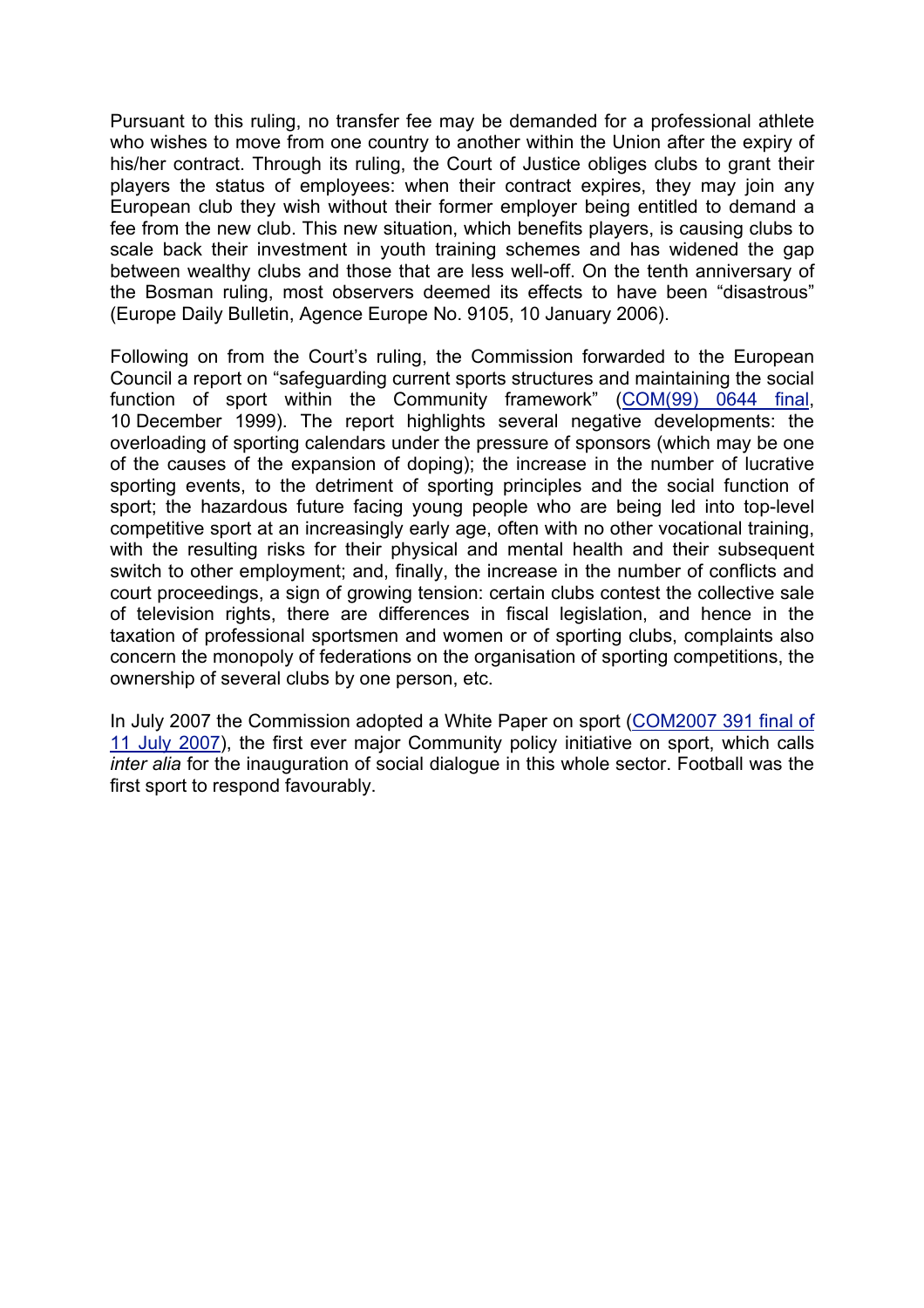#### **PARTICIPANTS AND CHALLENGES**

**Although it is still too soon to be able to assess the social dialogue in this sector, the minimum requirements applicable to professional players' contracts have already become an important subject of debate. The social partners' long-term aim is to reach agreement on minimum standards in areas such as health and safety, sickness insurance, education for young players, image rights, etc.**

This sectoral social dialogue is of very recent date. Not until December 2007 did the International Organisation of Professional Football Players' Associations – Division Europe (FIFPro) and the European Professional Football Leagues (EPFL) jointly ask the Commission to establish a Sectoral Social Dialogue Committee in the sector. They received a favourable response on 13 March 2008, and the SSDC was inaugurated on 1 July 2008.

The SSDC comprises the associations which represent the players (FIFPro, representing more than 28,000 players in 20 Member States), the leagues (EPFL, representing a total of over 600 European clubs) and the football clubs (ECA, representing 103 of the top clubs, 67 of them currently based in EU Member States). The social partners invited UEFA to chair the SSDC.

Under the rules of procedure adopted on 1 July 2008, the aims of the social dialogue are to lobby the Commission, through joint opinions on European social and employment policies and any other policy affecting the sector, and also to draw up reciprocal commitments, via framework agreements referring explicitly to Articles 138 and 139 of the Treaty. The SSDC strives in addition to promote social dialogue within the sector. According to the Commission, the social partners in 11 Member States have already negotiated national collective agreements in this sector.

Annexed to the rules of procedure is the first work programme, for 2008-2009. The number-one topic of discussion is the minimum requirements for professional football players' contracts. The two sides undertake to exchange views and attempt to agree on minimum standards in areas such as health and safety at work, sickness insurance, education for young players, players' rights and obligations, dispute settlement and image rights.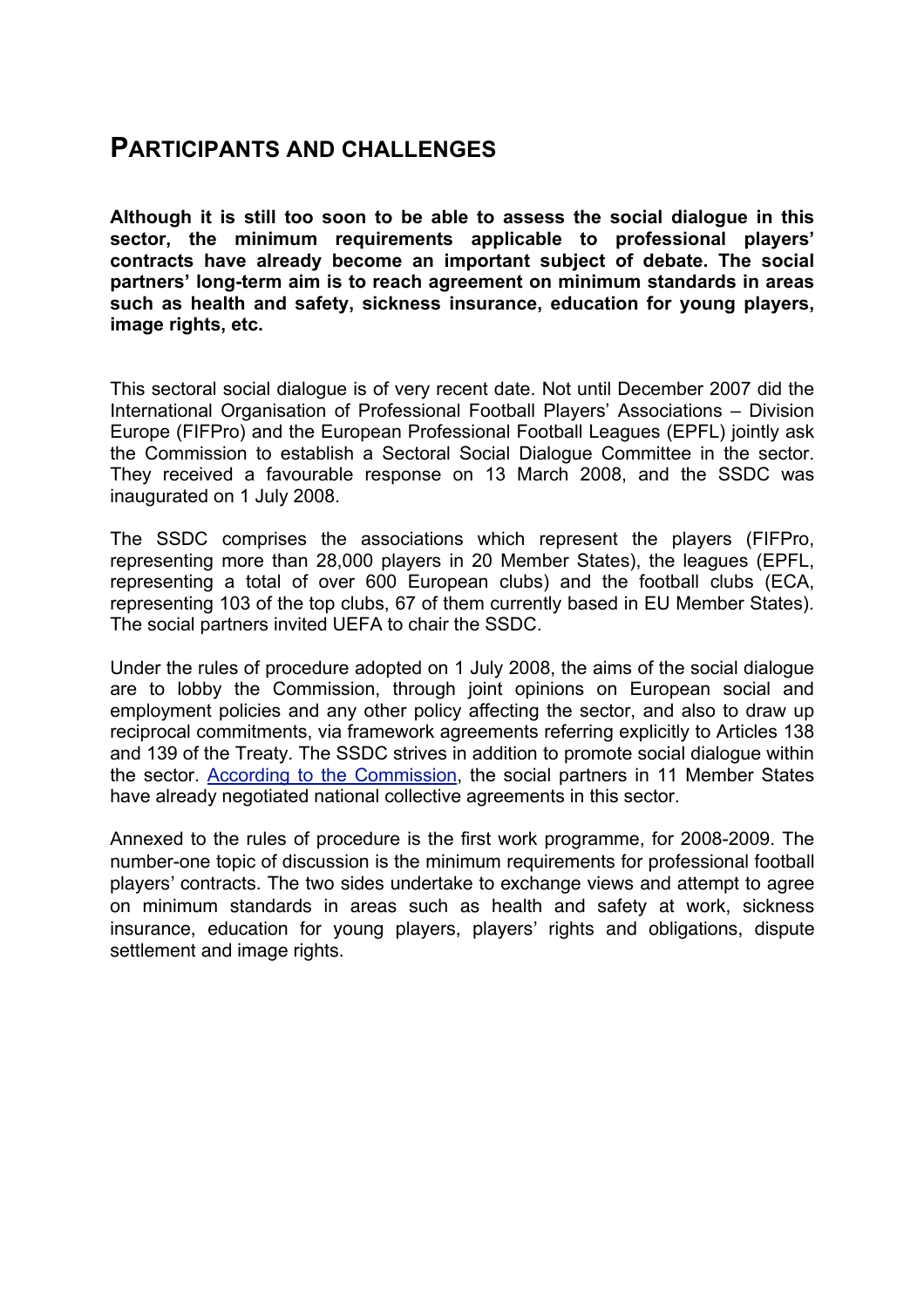### **OUTCOMES**

**The launch of the SSDC in the football sector is still too recent for a valid assessment to be made of it. The rules of procedure constitute the only text adopted so far.**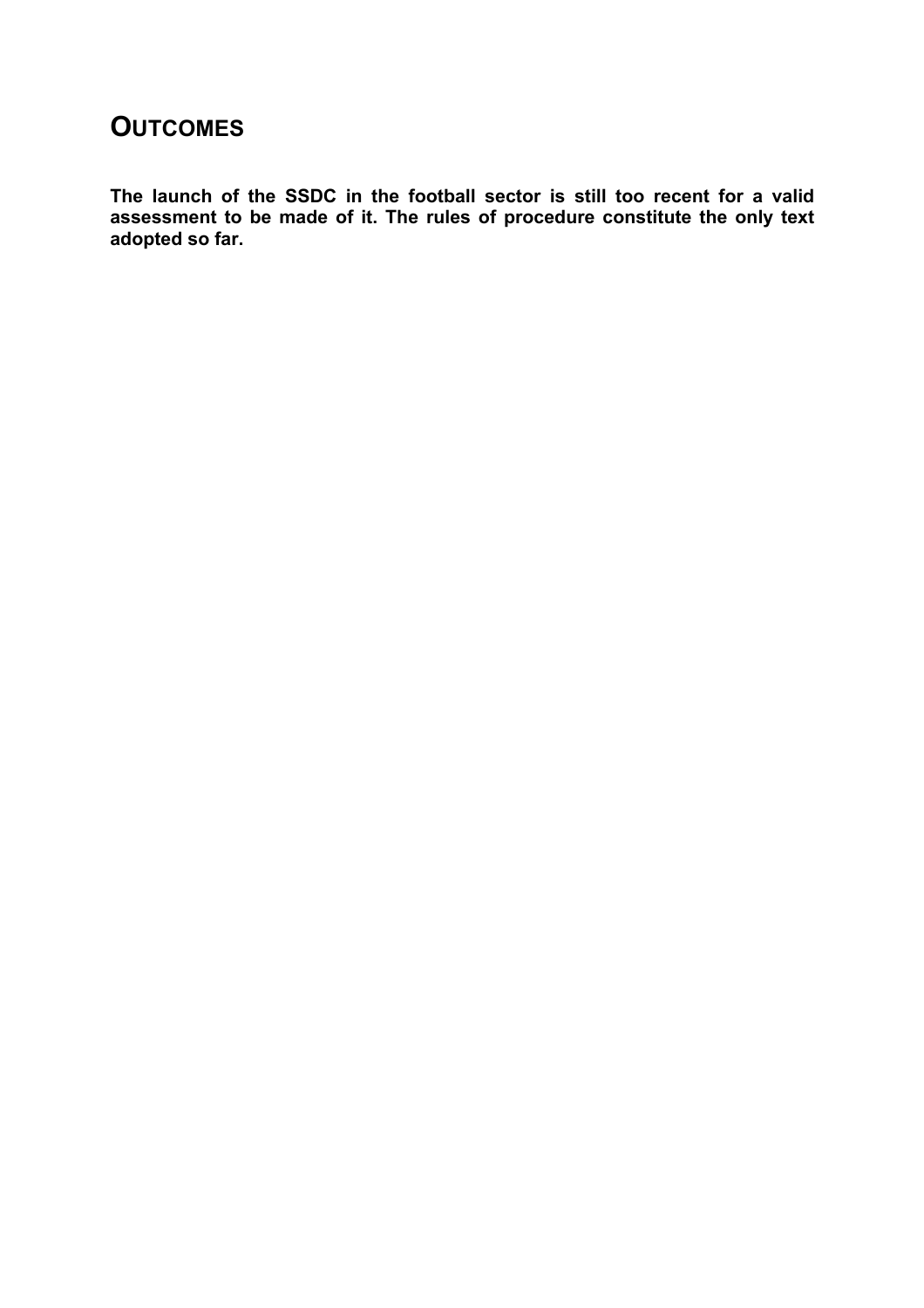# **JOINT TEXTS**

**The "professional football" sectoral social dialogue has resulted, since 2008, in the adoption of 1 joint text.**